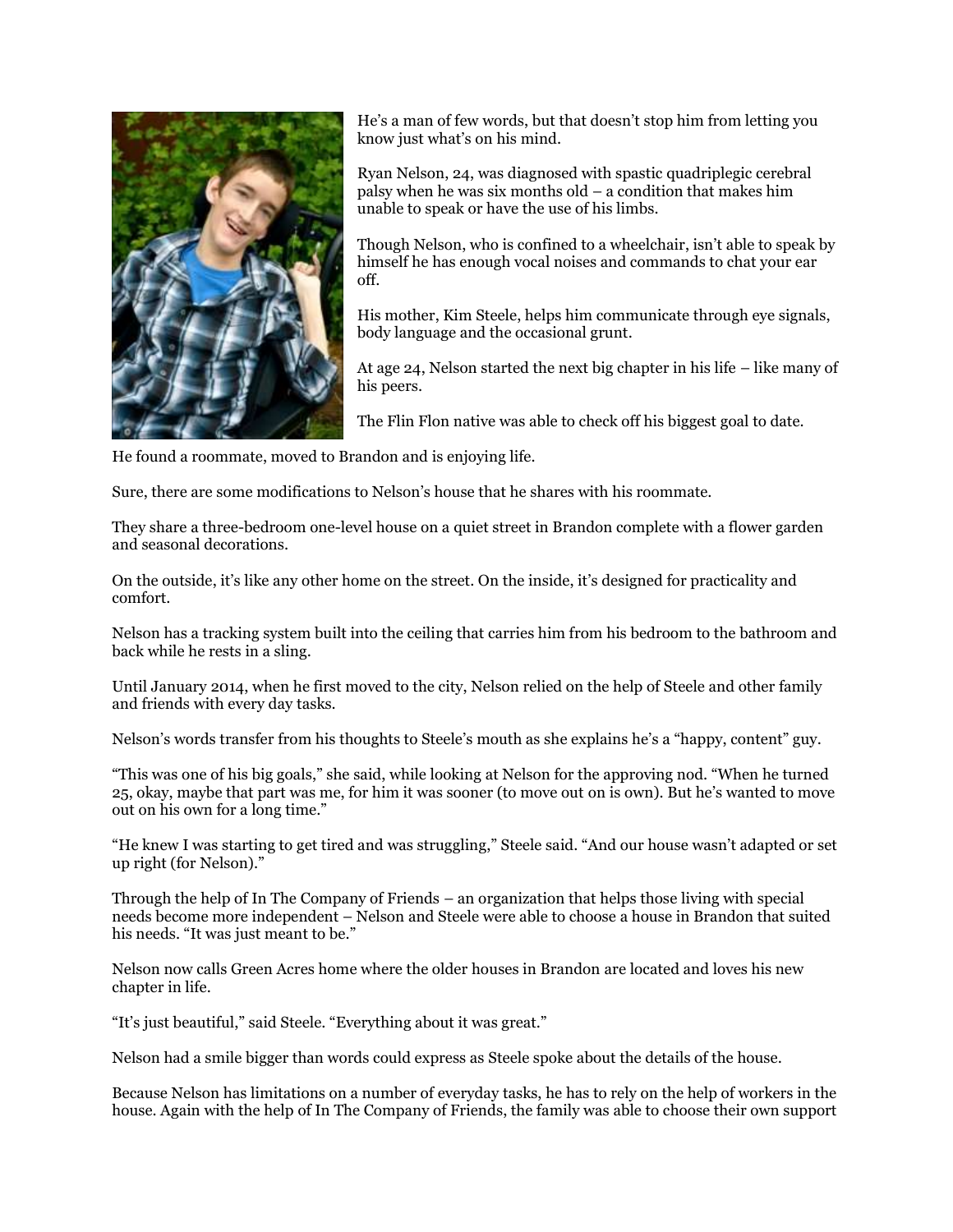staff, hold interviews and pick them based on Nelson's needs.

"That was one of the features we loved," said Steele.

The pair found it easier to find the help they were looking for in a larger city as Nelson's resources became thinner as he grew into adulthood.

"There were a lot of people to choose from because there's a lot more people in Brandon," said Steele, noting that having a university nursing program in Brandon is a bonus. "And in Flin Flon you're sort of limited on that spectrum."

Once Nelson and Steele hired the staff of roughly a dozen that they were comfortable with, things were falling into place – and quickly, too.

With help from In The Company of Friends as well as his own family and friends' support letters, Nelson's funding application was approved in record time.

"It was so friggen cold that year," Steele laughed. "What were we thinking?"

Steele helped Nelson move into his new home in January 2014.

With a big grin on his face, Steele said Nelson was "really lucky" to have this opportunity.

"He just loves it there," Steele said as an audible happy sound came from Nelson.

As far as doctors could tell, Nelson was a healthy baby boy waiting to make his debut in the world.

But complications during delivery left Nelson without oxygen to his brain, resulting in cerebral palsy.

"Because he was my first child, when I brought him home I thought he was fine," said Steele, remembering back to 1990. "Then of course they sent over a nurse from public health and they did a check up. They did some follow up tests and of course some of the things that he should have been doing at six months he wasn't doing."

Nelson's diagnosis came at six months old. He was diagnosed with spastic quadriplegic cerebral palsy.

"He's not paralyzed," said Steele, dismissing a common misconception. "But the muscles don't receive the message (from the brain) to cooperate. And that's from going without oxygen during delivery."

Nelson doesn't have the use of his limbs, but he does have full feeling in all four limbs.

Spastic quadriplegic cerebral palsy can differ in each person. For Nelson, he cannot speak and his limbs don't get the messages required to move.

But it doesn't stop him from doing the things that he enjoys like reading, bowling, skating and listening to music.

"He's really so lucky," said Kim. "He's got quite the life."

Another big smile came from Ryan. "He's got people waiting on him all the time," said Kim.

Like any 24-year-old Ryan knows what he likes – and loves.

He loves country music – Taylor Swift in particular – he loves to eat, spend time with family and friends, read and travel.

Nelson has been to Florida a few times,